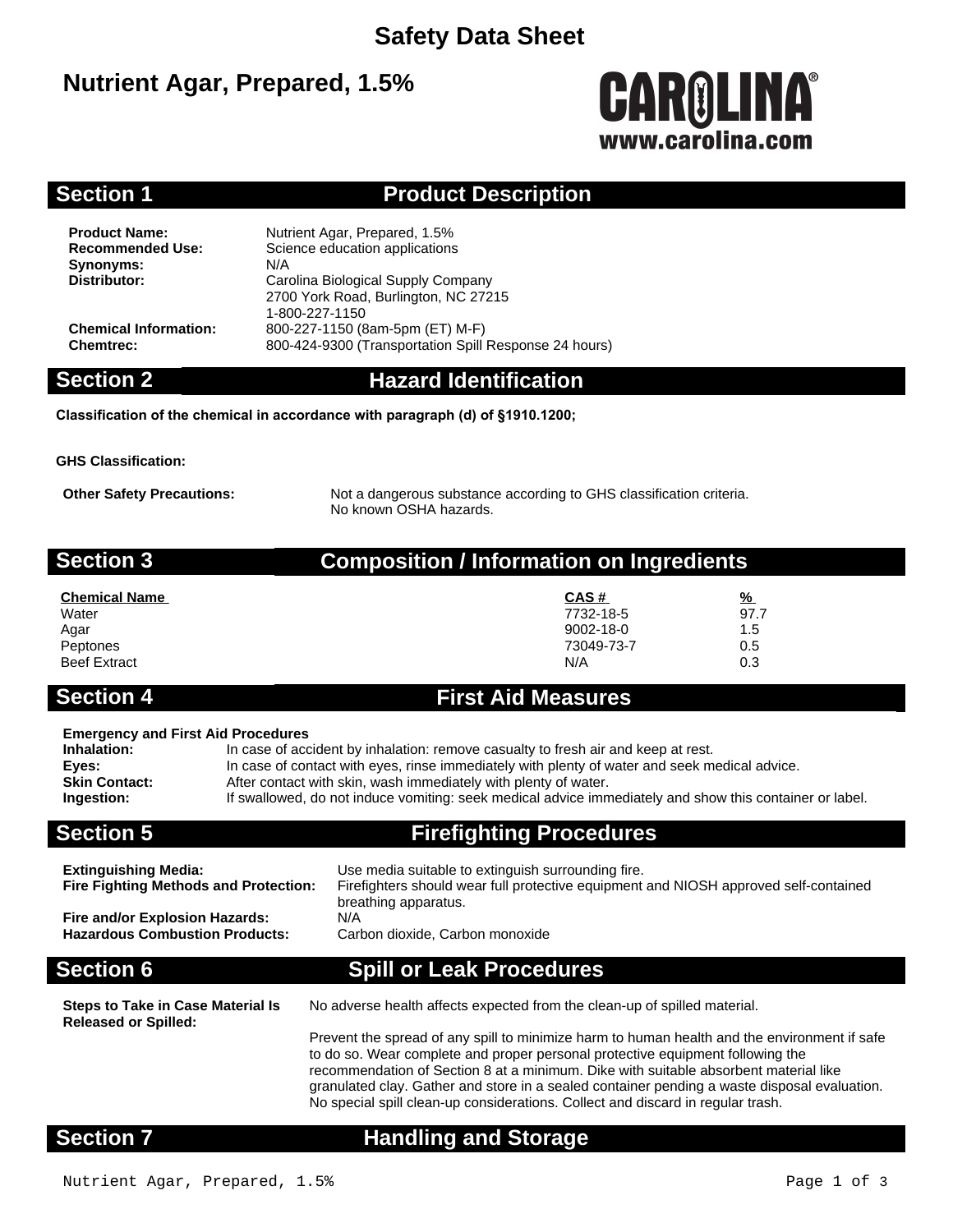## **Safety Data Sheet**

| Handling:            | N/A                                                             |
|----------------------|-----------------------------------------------------------------|
| Storage:             | Keep container tightly closed in a cool, well-ventilated place. |
| <b>Storage Code:</b> | Green - general chemical storage                                |

| <b>Section 8</b>                            | <b>Protection Information</b>                                                                                                                                                                                                                                                                                                                                                  |                      |                     |               |
|---------------------------------------------|--------------------------------------------------------------------------------------------------------------------------------------------------------------------------------------------------------------------------------------------------------------------------------------------------------------------------------------------------------------------------------|----------------------|---------------------|---------------|
|                                             | <b>ACGIH</b>                                                                                                                                                                                                                                                                                                                                                                   |                      | <b>OSHA PEL</b>     |               |
| <b>Chemical Name</b><br>No data available   | <u>(TWA)</u><br>N/A                                                                                                                                                                                                                                                                                                                                                            | <u>(STEL)</u><br>N/A | <u>(TWA)</u><br>N/A | (STEL)<br>N/A |
| <b>Control Parameters</b>                   |                                                                                                                                                                                                                                                                                                                                                                                |                      |                     |               |
| <b>Engineering Measures:</b>                | No exposure limits exist for the constituents of this product. General room ventilation<br>might be required to maintain operator comfort under normal conditions of use.                                                                                                                                                                                                      |                      |                     |               |
| <b>Personal Protective Equipment (PPE):</b> | Lab coat, apron, eye wash, safety shower.                                                                                                                                                                                                                                                                                                                                      |                      |                     |               |
| <b>Respiratory Protection:</b>              | No respiratory protection required under normal conditions of use.                                                                                                                                                                                                                                                                                                             |                      |                     |               |
| <b>Eye Protection:</b>                      | Wear chemical splash goggles when handling this product. Have an eye wash station<br>available.                                                                                                                                                                                                                                                                                |                      |                     |               |
| <b>Skin Protection:</b>                     | Avoid skin contact by wearing chemically resistant gloves, an apron and other protective<br>equipment depending upon conditions of use. Inspect gloves for chemical break-through<br>and replace at regular intervals. Clean protective equipment regularly. Wash hands and<br>other exposed areas with mild soap and water before eating, drinking, and when leaving<br>work. |                      |                     |               |
| Gloves:                                     | Natural latex., Natural rubber, Neoprene, Nitrile, Polyvinyl chloride                                                                                                                                                                                                                                                                                                          |                      |                     |               |
| <b>Section 9</b>                            | <b>Physical Data</b>                                                                                                                                                                                                                                                                                                                                                           |                      |                     |               |

**Formula:** See Section 3 **Vapor Pressure:** N/A **Molecular Weight:** N/A **Evaporation Rate (BuAc=1):** N/A **Appearance:** Colorless to pale amber Semi-solid **Vapor Density (Air=1):** N/A **Odor:** None **Coloring Odor:** None **Consumersity:** Network Codor: None **Specific Gravity:** N/A<br> **Odor Threshold:** No data available **Consumersity: Solubility in Water: S pH:** No data available **Log Pow (calculated):** No data available **Melting Point:** No data available **Autoignition Temperature:** No data available **Boiling Point:** 100 C<br>**Boiling Point:** 100 C **Flash Point:** No data available **Viscosity:** No data available

**Solubility in Water: Slightly Soluble Boiling Point:** 100 C<br> **Boiling Point:** 100 C<br> **Plash Point:** No data available<br> **Plash Point:** No data available<br> **Plash Point:** No data available **Percent Volatile by Volume: 0%** 

**Section 10 <b>Reactivity Data** 

**Reactivity:** No data available<br> **Chemical Stability:** No data available<br>
Stable under norm **Conditions to Avoid:** None known.<br> **Incompatible Materials:** Water-reactive materials **Incompatible Materials:** Water-reactive materials materials and material materials materials materials materials<br> **Hazardous Polymerization:** Will not occur **Hazardous Polymerization:** 

Stable under normal conditions.<br>None known.

### **Section 11 Toxicity Data**

**Routes of Entry Inhalation and ingestion. Symptoms (Acute):** N/A<br>**Delaved Effects:** No data available **Delayed Effects:** 

**Acute Toxicity:** Water 7732-18-5 Oral LD50 Rat

**Chemical Name CAS Number Oral LD50 Dermal LD50 Inhalation LC50** 90000 mg/kg Agar 9002-18-0 Oral LD50 Mouse 16000 mg/kg

**Carcinogenicity:**